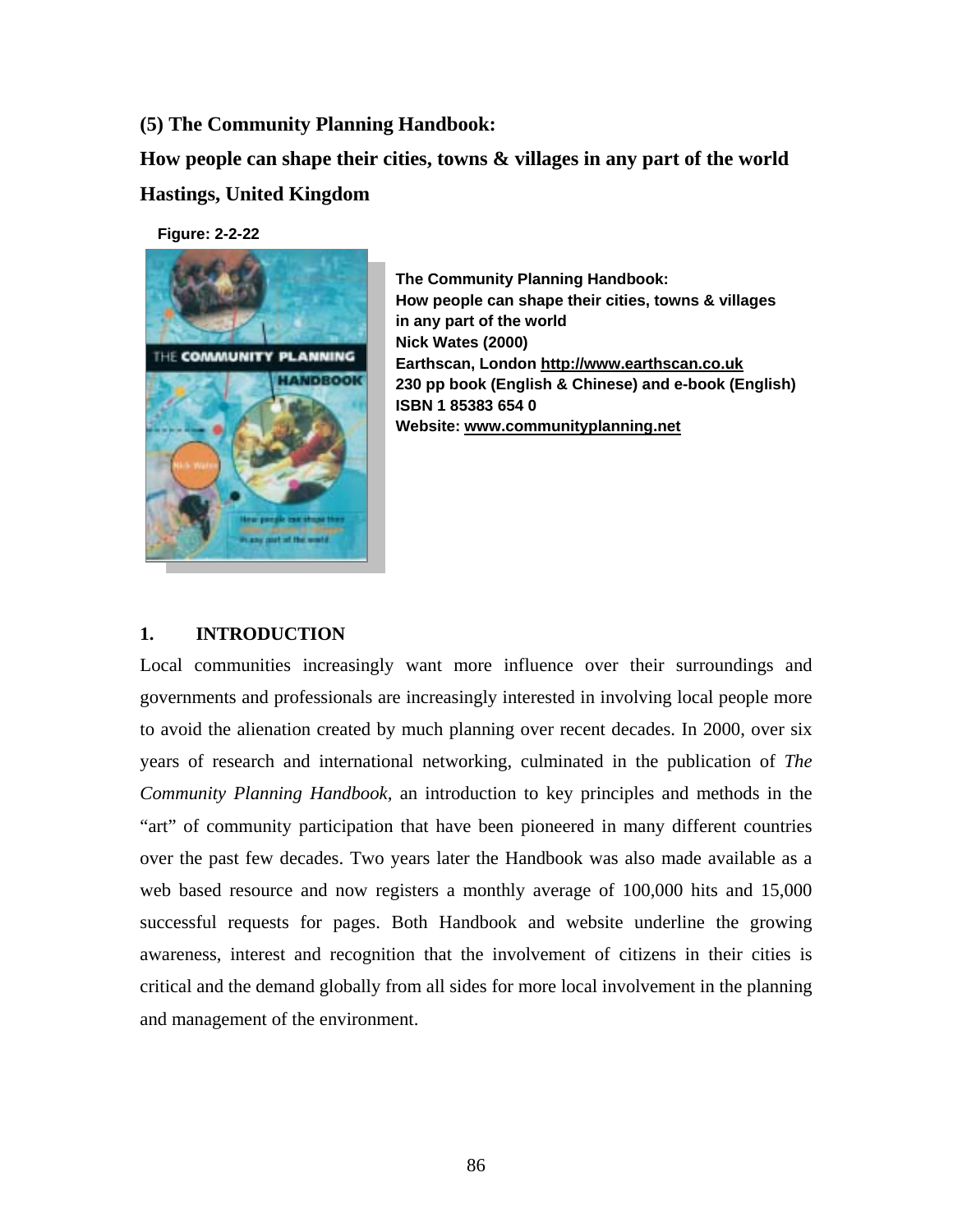The Handbook starts from a basic premise: "How can local people – wherever they live – best involve themselves in the complexities of architecture, planning and urban design? How can professionals' best build on local knowledge and resources?"<sup>44</sup> Whilst many of

the practical examples that support the methods presented are drawn from experience in the United Kingdom (UK), there are also cases that have been pioneered and drawn from elsewhere (including from the USA, Australia and Hong Kong and from developing countries in Asia and Africa). As such the principles and methods presented are generic and therefore international in their scope and outreach and with the common purpose of helping people make community involvement in planning a practical reality. The Handbook has been published in both English and Chinese (the website is in English only)<sup>45</sup>.





In keeping with other toolkits that adopt a generic principle and method led approach, the Handbook has not been designed for wholesale adaptation (translation) and application. Rather the material is conceived as a jargon free resource that is presented in a universally applicable, how-to-do-it style, and where methods can be applied singularly in their own right, or more effectively and creatively in combination as a powerful force for positive and sustainable change. The main focus of the objective of this tailor-made Handbook is to facilitate community involvement in planning, allowing people to benefit from the experience gained so far and by facilitating international exchange of good practice.

The Handbook is being applied in urban and rural communities in many parts of the world. The case study selected for this report comes from the seaside town of Hastings on the south coast of England. Hastings (which includes St Leonards on sea) has a

<sup>&</sup>lt;sup>44</sup> The Community Planning Handbook, Nick Wates (2000) Earthscan p.2.

<sup>&</sup>lt;sup>45</sup> The publishers, Earthscan, initiated the Chinese edition through its China Project.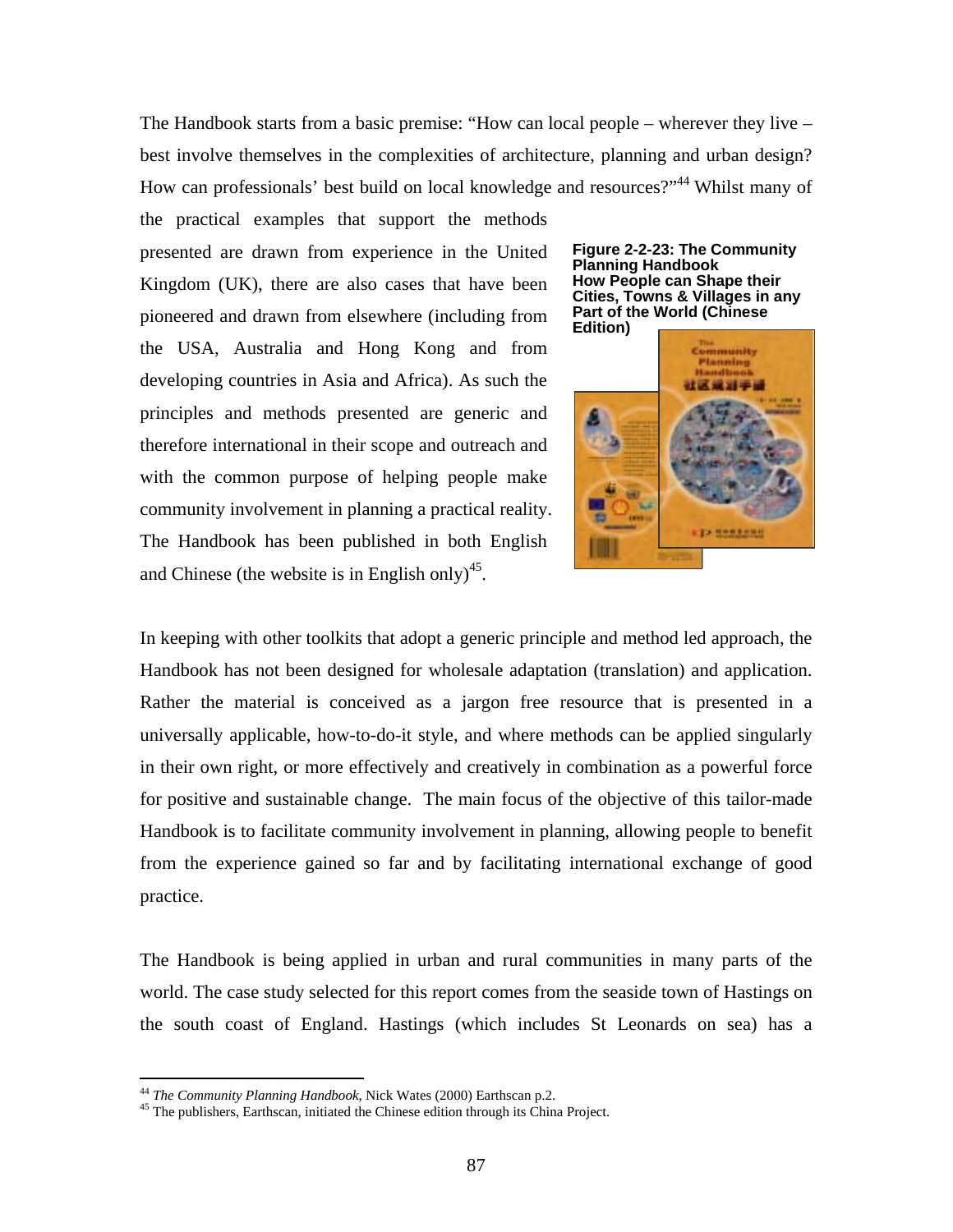



population of 70,000. The local authority is Hastings Borough Council. It lies within East Sussex County and is surrounded by Rother District Council. It has been identified by the regional development agency, South East England Development Agency (SEEDA), and national government as an area in need of regeneration and a variety of programmes have been established to achieve improvement. In particular a development company called

Seaspace has been established to spearhead the regeneration process.<sup>46</sup>

The case study interweaves the story of the initiation and development of the overall Handbook with how the methods profiled have been applied in Hastings.

 $46$  Further background information (and up to date position) can be found on: www.hastings.gov.uk, www.rother.gov.uk., www.eastsussex.gov.uk, www.seaspace.org.uk .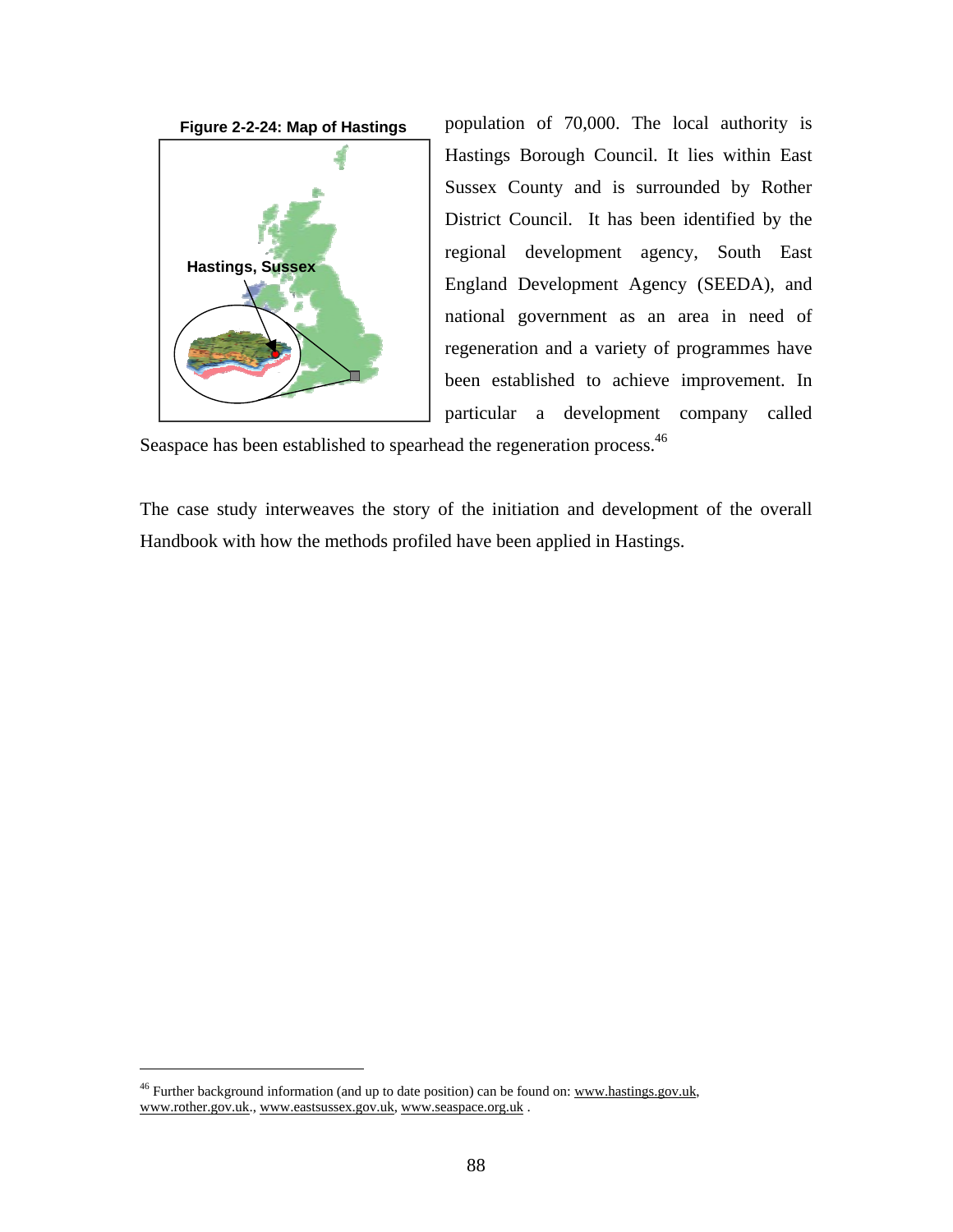#### **Figure 2-2-25: CPH: Key Facts: Time, Money & Distribution**



### **2. INITIATION AND DEVELOPMENT**

*The Community Planning Handbook* encapsulates the ground swell of both interest and development in participatory techniques and processes in the way in which environments are planned and developed, including the development of community architecture,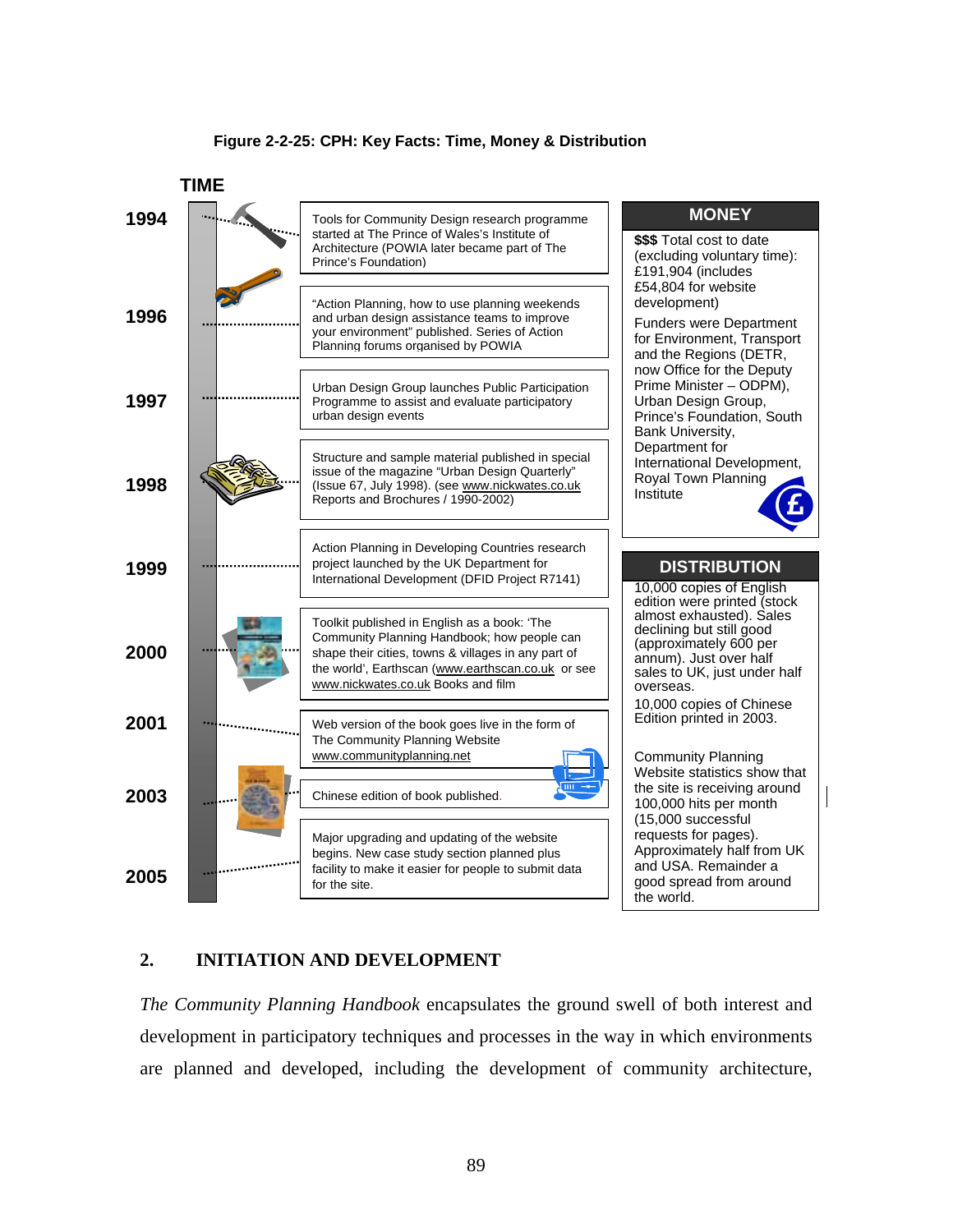community design and community planning.<sup>47</sup> This interest is evident both nationally within the UK and internationally (and hence the international scope of the Handbook and the support and funding committed by both home and international arms of the UK Government). There is also an expressed demand for involvement from the grass roots combined with Government and private sector realisation that community involvement in planning could save time and money. The Handbook was therefore designed to be of interest and use to all parties involved in community planning (including professionals, local government and community organisations) and was purposefully edited to avoid jargon and ensure accessibility to all.

Within the context described above, the Handbook is the product of three related initiatives and agencies (and key individuals who advocated the need for such a Handbook); the evolution of the Handbook is demonstrated in Figure 2-2-26. The first, *Tools for Community Design Programme,* supported by The Prince's Foundation (and formerly The Prince of Wales Institute of Architecture in London), aimed to produce good practice tools through testing and monitoring new approaches in live pilot projects and resulted in the publication of *Action Planning* and a series of Action Planning Forums. The Foundation's first two Directors created the right environment for the Tools for Community Design programme and helped with raising funds. The Director of Research made it happen.

The second, *Urban Design Group Public Participation Programme,* funded by the Department of the Environment, Transport and the Regions (DETR) for England was an action research programme assisting and evaluating twelve public participation events and ten seminars in England during 1996 and 1997 to establish good practice. The Urban Design Group had identified the need to systematically explore ways to involve the public in urban design, had secured research funding and engaged the Handbook's author to be, Nick Wates, to manage this programme.

<sup>&</sup>lt;sup>47</sup> See for example Community Architecture; how people are creating their own environment Nick Wates and Charles Knevitt, 1987.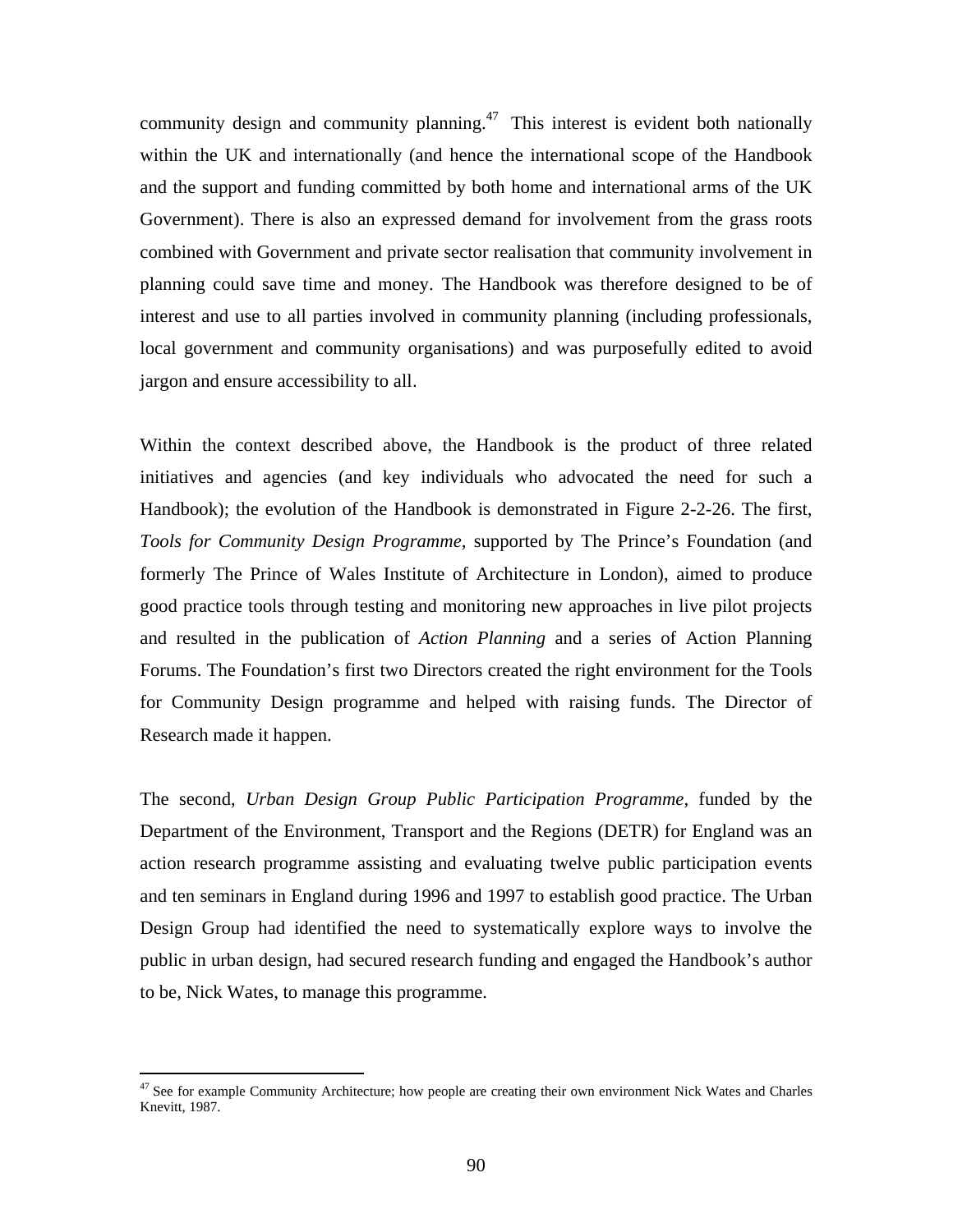And third, introducing an international dimension, the *Action Planning in Developing Countries Research Project* funded by the UK's Department for International Development (DFID), examined practice in countries in many parts of the world during 1998 and 1999 to establish methods most appropriate for developing countries. Senior urban sector advisers had been very keen on the toolkit's development as a contribution to DFID's international urban programmes and sector knowledge.

The Handbook is, therefore, the product of practical observation and action research with people (citizens, practitioners and professionals) engaged in local participatory activities and methods (the evolution of the book is demonstrated in 2-2-26). Importantly the author provided a single champion for the Handbook from inception to publication and website development. The production of the Handbook was also guided by an advisory group of individuals (expert practitioners from supporting agencies) and many individuals and organisations in the UK and internationally provided support and assistance by supplying material, participating in editing workshops or commenting on drafts. This included a few key individuals involved in the regeneration of Hastings and the Royal Town Planning Institute's Director of Policy, who provided support and provided a bridge to the RTPI's Planning Aid programme (that provides independent advice and support on planning issues to people and communities who cannot afford to hire a planning consultant).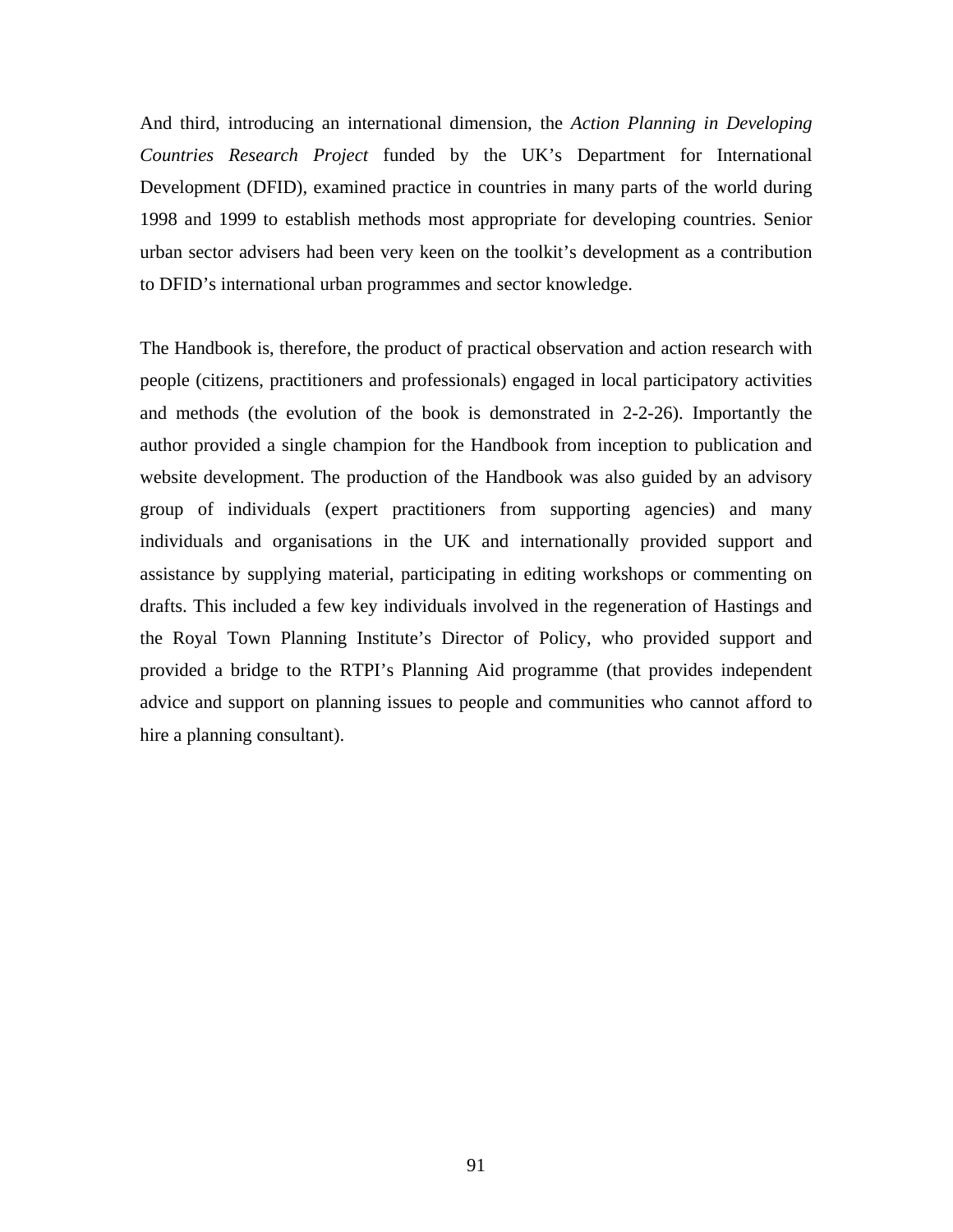#### **Figure 2-2-26: Evolution**



The finalised toolkit is illustrated in Figure 2-2-27, 2-2-28 and 2-2-29 through the annotated reproduction of the Contents, A-Z Methods and the format adopted in the Handbook for profiling and presenting the fifty-three methods.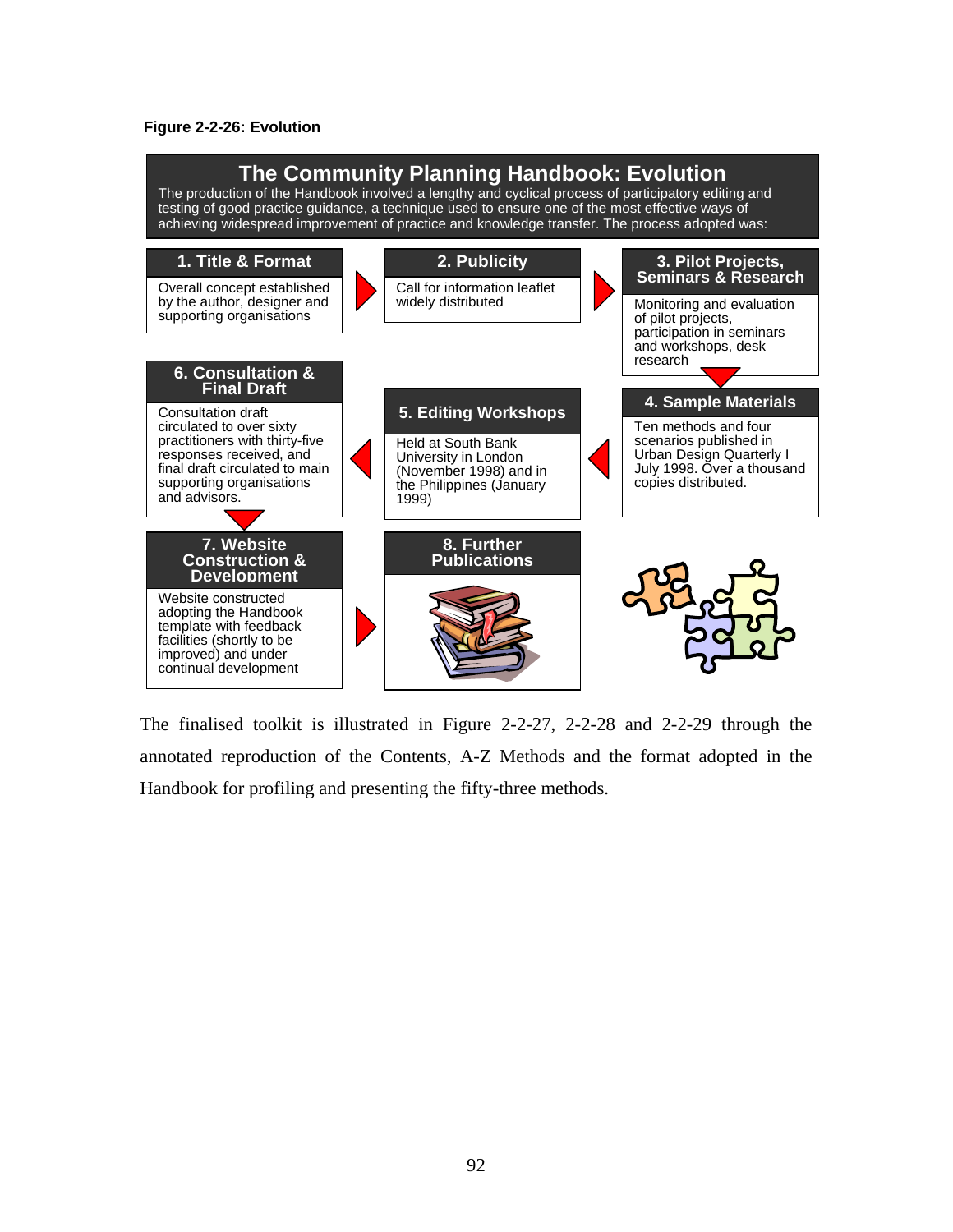#### **Figure 2-2-27: A to Z**

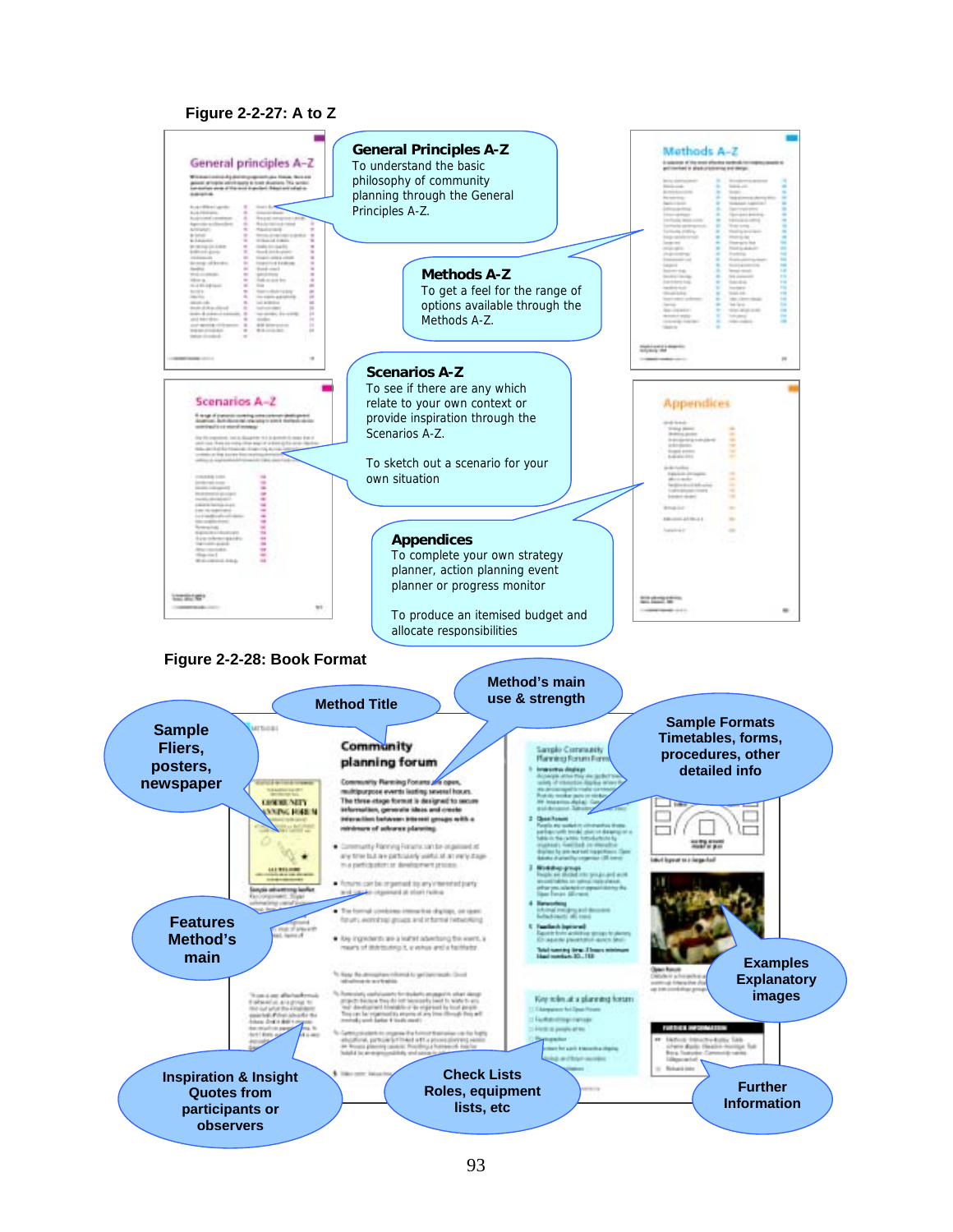

In common with the development of other toolkits, the Handbook faced two significant barriers to its effective development and local application. The first is cost. There is disbelief about how much time (and therefore money) it takes to produce toolkits well and those involved in developing toolkits have generally limited budgets and a consequent tendency to cut costs (for example by avoiding colour printing and maximising so-called "in-kind contributions"). The budget for *The Community Planning Handbook* was not secured at the outset but mobilised in stages as the work developed. In addition, this lack of funds is compounded by the lack of ongoing commitment (and hence funding) from any one partner and can only be overcome by securing support from new partners. The second barrier, is the difficulty at the early stages of development of conceptualising – or visualising - what the end product could be like.

The Handbook is one element in a broader knowledge transfer and acquisition effort, and a range of training initiatives have supported the overall appreciation of community planning and design methods and processes (though training was not undertaken as part of the Hastings programme). This included an Action Planning Forum events programme in 1996 and 1997, a Community Planning and Development Training Programme (which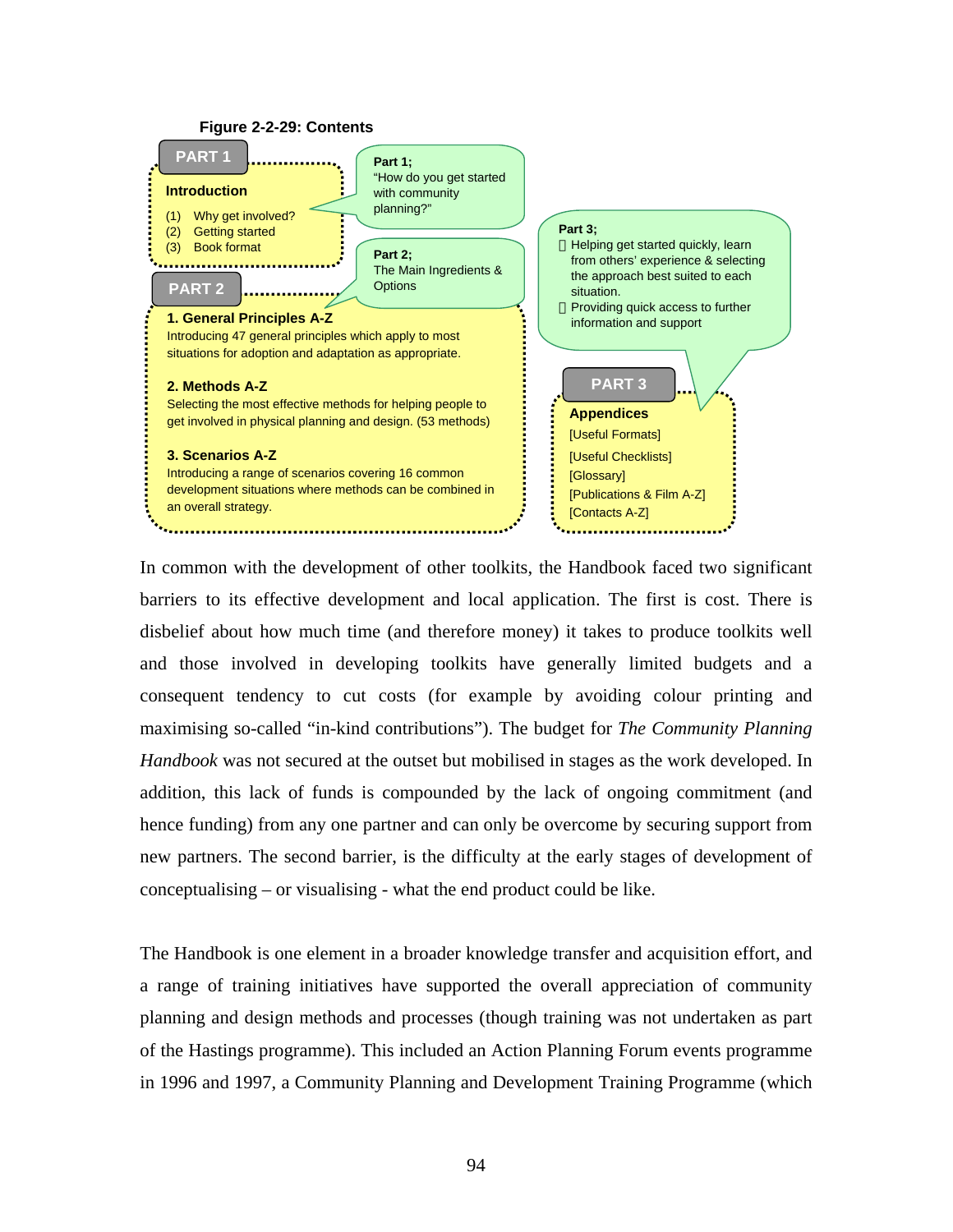comprised the development of seventeen one day training modules) initiated by the Prince's Foundation & Civic Trust in 2001 and 2002, and a training service supplied by members of the Hastings consulting team.<sup>48</sup>

# **3. APPLICATION**

Hastings on England's South Coast is typical of towns and cities at the margins of economic growth areas, where former economic activity (in this case fishing and tourism) have been in steady decline. By 2002, Hastings was the

## **Figure 2-2-30**



**CONSULTATION RESULTS "The Future of Hastings & St Leonards: Your guide to who is planning what and how you can get involved" Produced by Clive Jacotine & Associates with Nick Wates Associates, October 2002** 

**On behalf of Hastings Borough Council South East England Development Agency English Partnerships January 2003**

 $27<sup>th</sup>$  most deprived area in England faced with multifaceted problems (of crime, education, housing, exclusion, environment, health, employment) manifesting in:

- A crime rate considerably higher than the national average;
- Low levels of basic literacy and numeracy (25% of people aged 16-60 face these problems);
- A shortfall of over 750 affordable homes each year, over 800 households in severe housing need awaiting assistance, and around 1,100 private homes empty for 6 months or more;
- A multi-racial and multi-cultural town but not a context often reflected in decision making;
- The need to dispose of 30,000 tones of household waste each year in more environment friendly ways;
- Higher than average rates of mental illness; and,
- High levels of unemployment (4.5% compared to a national average of 3.1% and East Sussex average of 2.4%) and unemployment of over 10% in some parts of the area.

-

<sup>&</sup>lt;sup>48</sup> See www.nickwates.co.uk.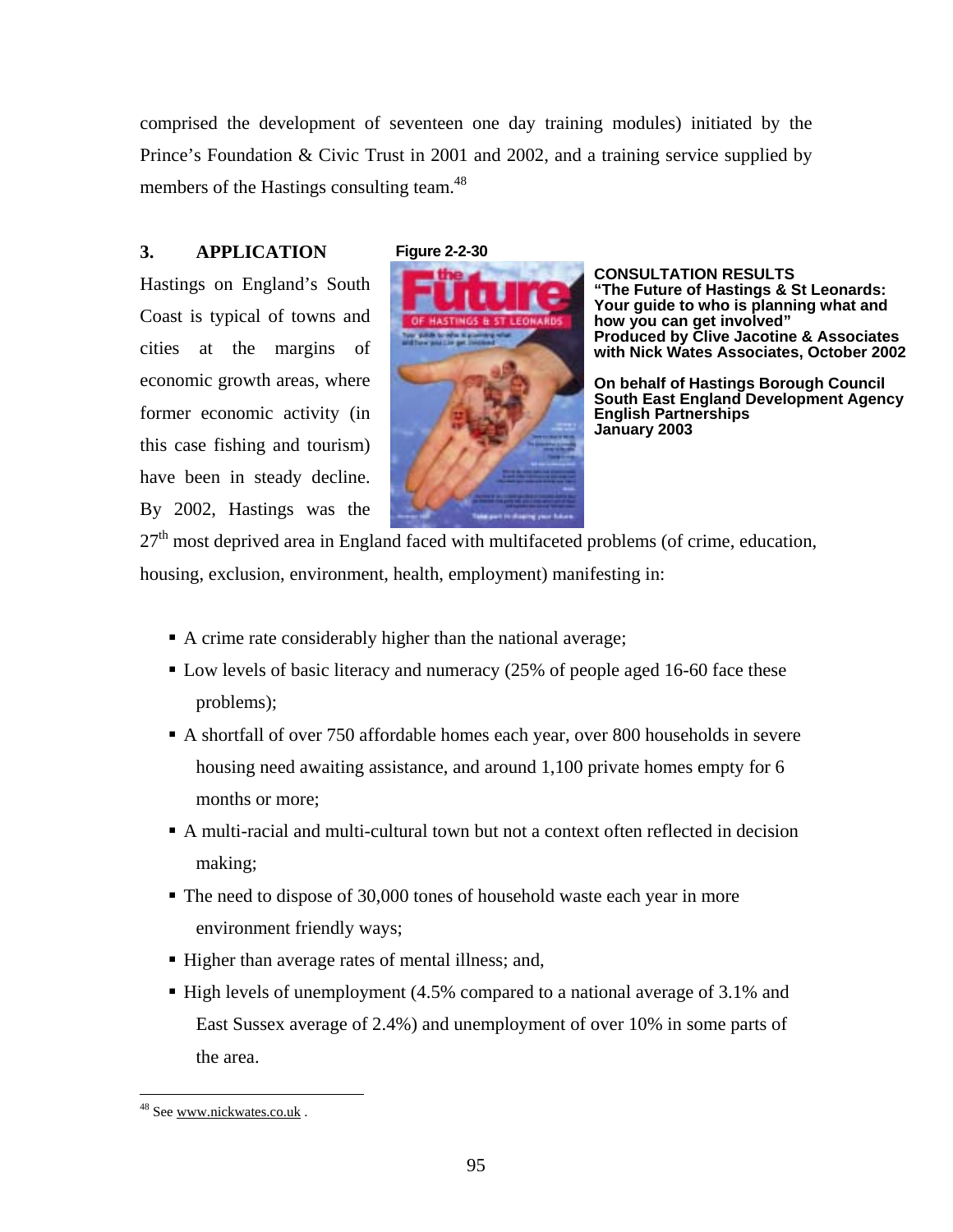The operating environment was conducive to the application of elements of the Handbook. Hastings had been earmarked for regeneration by the regional development agency, the South East England Development Agency (SEEDA), and there was a political environment receptive and committed to the engagement of other key stakeholders in the future vision and plans for the town, including the commitment of the local government (Hastings Borough Council) and English Partnerships (the national regeneration agency). The need to consult on a wide range of planning issues was acknowledged and a team of local consultants (Clive Jacotine & Associates with Nick Wates Associates) were engaged to advise and assist on a coordinated programme of consultation activity.

*The Community Planning Handbook* and Website were used to assist in the preparation and design of core methods and activities in the coordinated programme (in combination with experience draw from elsewhere by the consultancy team). The decision to proceed with the programme and the local application of Handbook principles and methods was therefore dependent on a number of factors including the genuine commitment to making progress in the area, the political need to be seen to be doing something constructive, and the tangible end products that were being proposed as an outcome from this enhanced local governance. The availability and track record of the consultancy team in delivering projects was also a critical factor in the decision to proceed. Additionally the local environment was conducive to the adaptation and application of toolkits with both the Hastings Borough Council and SEEDA demonstrating an interest and empathy to good practice guides. Importantly there is a degree of perceived safety amongst local officials in applying and following guidelines that have been sanctioned by the relevant agencies.

At the end of 2002 a month long consultation was carried out on the future of Hastings and St Leonards (and in part neighbouring Bexhill). $^{49}$  It was the most comprehensive such exercise ever undertaken in the area, and to that date one the most extensive of its

 $49$  Consultation Results: the future of Hastings & St Leonards and Bexhill. Main Report (January 2003), Clive Jacotine & Associates with Nick Wates Associates.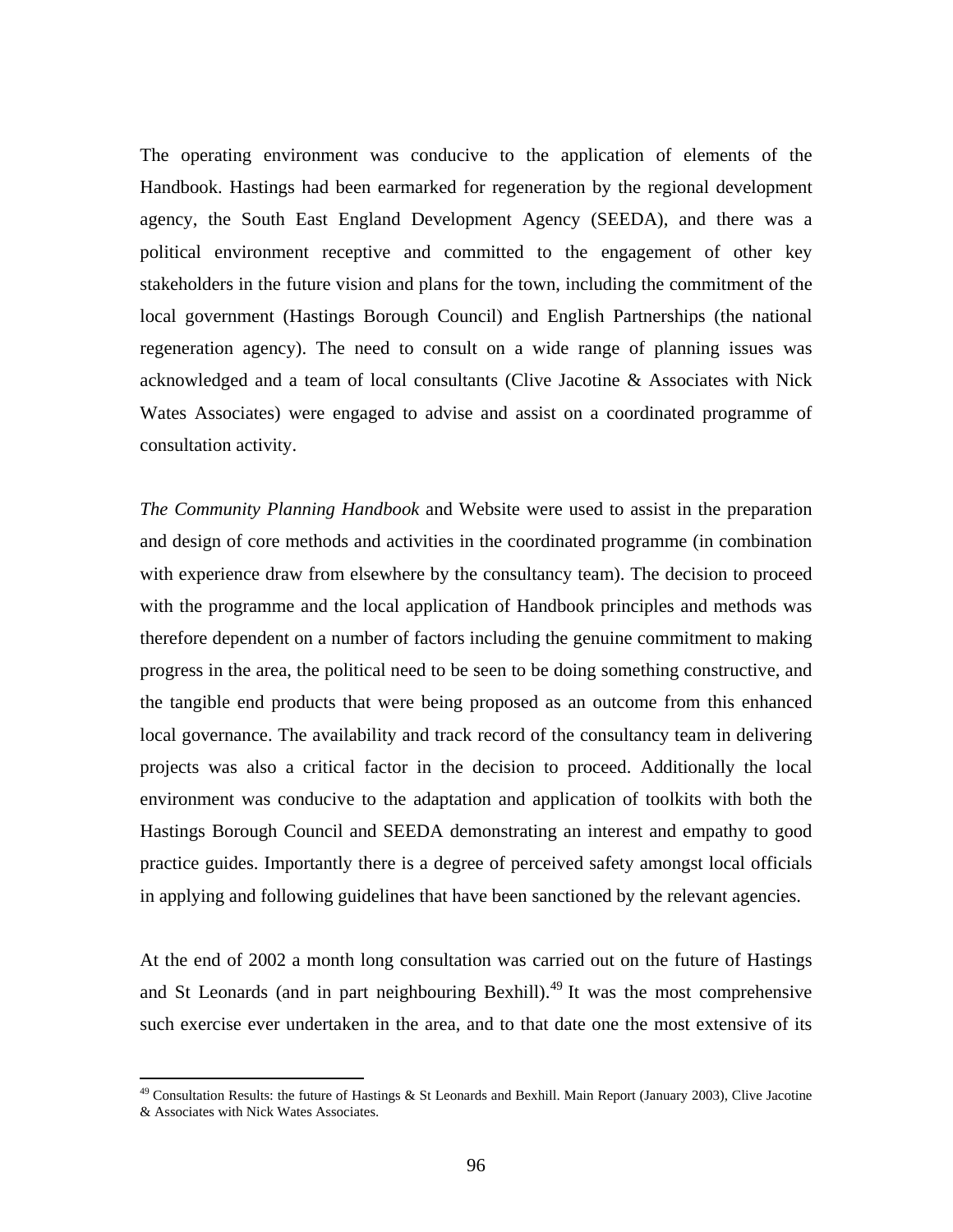kind in the UK. A coordinated approach to consultation on a range of plans and strategies resulted in widespread media coverage which combined with door to door delivery of an umbrella brochure, ensured virtually everyone in the area was aware of the changes taking place and had the opportunity to be involved. Well over 4000 people were engaged in over 35 events including exhibitions, meetings, briefings and workshops. A total of 1,268 written contributions (consisting of over 150,000 words) were received.

The consultation programme was initiated by the Hastings and St Leonards Local Strategic Partnership so the local community could understand and influence the choices facing the town at a time of major change. A substantial physical regeneration programme was about to commence (with a total estimated value of £380 million)<sup>50</sup>. A number of related plans and strategies were being developed to guide the regeneration programme. To avoid overwhelming the public with separate consultations on each of the components it was decided to conduct a single coordinated consultation programme. The centrepiece of the consultation focused on the draft Community Strategy for Hastings and St Leonards and a draft Masterplan for the wider area (including Bexhill). The consultation was jointly funded by the three main funding partners; Hastings Borough Council, SEEDA and English Partnerships. The total estimated cost of the consultation was around  $£150,000$  (including consultants fees, graphics and printing, room and equipment hire, and so on).

The programme was designed with four objectives in mind: to provide information, encourage involvement, secure informed feedback and build capacity. The last of these objectives sought to lay the foundations for a continuing engagement process by building on existing networks and events, helping people to work together and developing the capacity of individuals and organisations in the community.

Whilst the *Community Planning Handbook* was not specifically adapted for the process, it was used for developing the community engagement strategies and providing a

-

 $^{50}$  By March 2006 £66.5 million had been committed from government and other public funding sources, and the EU. A further £210 million is in the pipeline for road and rail infrastructure improvements around Hastings, with anticipated private sector leverage in excess of £100 million.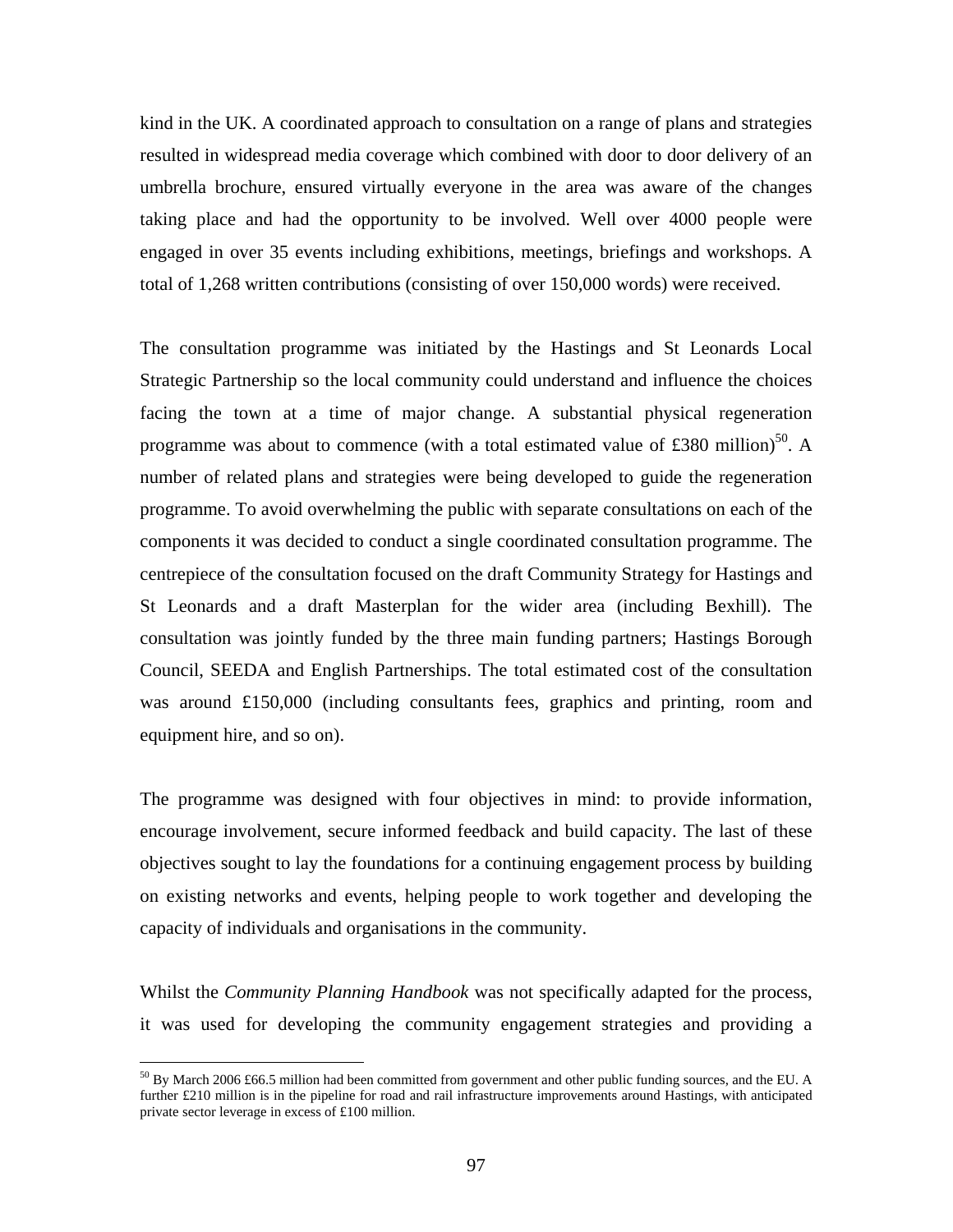foundation for the application of specific methods. Copies of the Handbook were made available to many of those involved in the process. Of particular interest is the way in which the broad nature of the consultation required the application of a range of methods in order to fulfil the objectives. Figure 2-2-32 lists some of the techniques that were used and Figure 2-2-31 illustrates the implementation timeframe. The approach and methods were selected by a Project Management Group established by the three funding partners (Hastings Borough Council, SEEDA, English Partnerships) following recommendations by the consultants based on interviews with key stakeholders in Hastings, experience of previous consultation in the town and experience of consultation initiatives elsewhere.

| <b>PHASE</b>       | <b>PURPOSE</b>                                                                             | <b>ACTIVITIES</b>                                                                                        | TIMING             |
|--------------------|--------------------------------------------------------------------------------------------|----------------------------------------------------------------------------------------------------------|--------------------|
| 1. Getting started | Determine<br>objectives, process<br>and partners.                                          | Consultants' report.<br>Meetings between parties.<br>Form Project Management<br>Group.                   | Aug/Sept 2002      |
| 2. Preparation     | Assemble draft plans<br>and strategies and<br>communicate them to<br>the general public.   | Participatory production of<br>consultation material in print and<br>on the internet.<br>Event planning. | Sept/Oct 2002      |
| 3. Consultation    | Public involvement                                                                         | Publicity, exhibitions, meetings,<br>written responses.                                                  | Nov/Dec 2002       |
| 4. Analysis        | Presentation of results<br>to main stakeholders.                                           | Consultants' reports.<br>Consideration by client<br>organisations.                                       | Dec 02/Jan<br>2003 |
| 5. Follow up       | Ensure the public's<br>views are publicized<br>and taken into account<br>in revised plans. | Town meeting.<br>About magazine and internet<br>publicity.<br>Exhibition.<br>Revision of plans.          | Feb/Mar 2003       |

**Figure 2-2-31: Implementation Timeframe**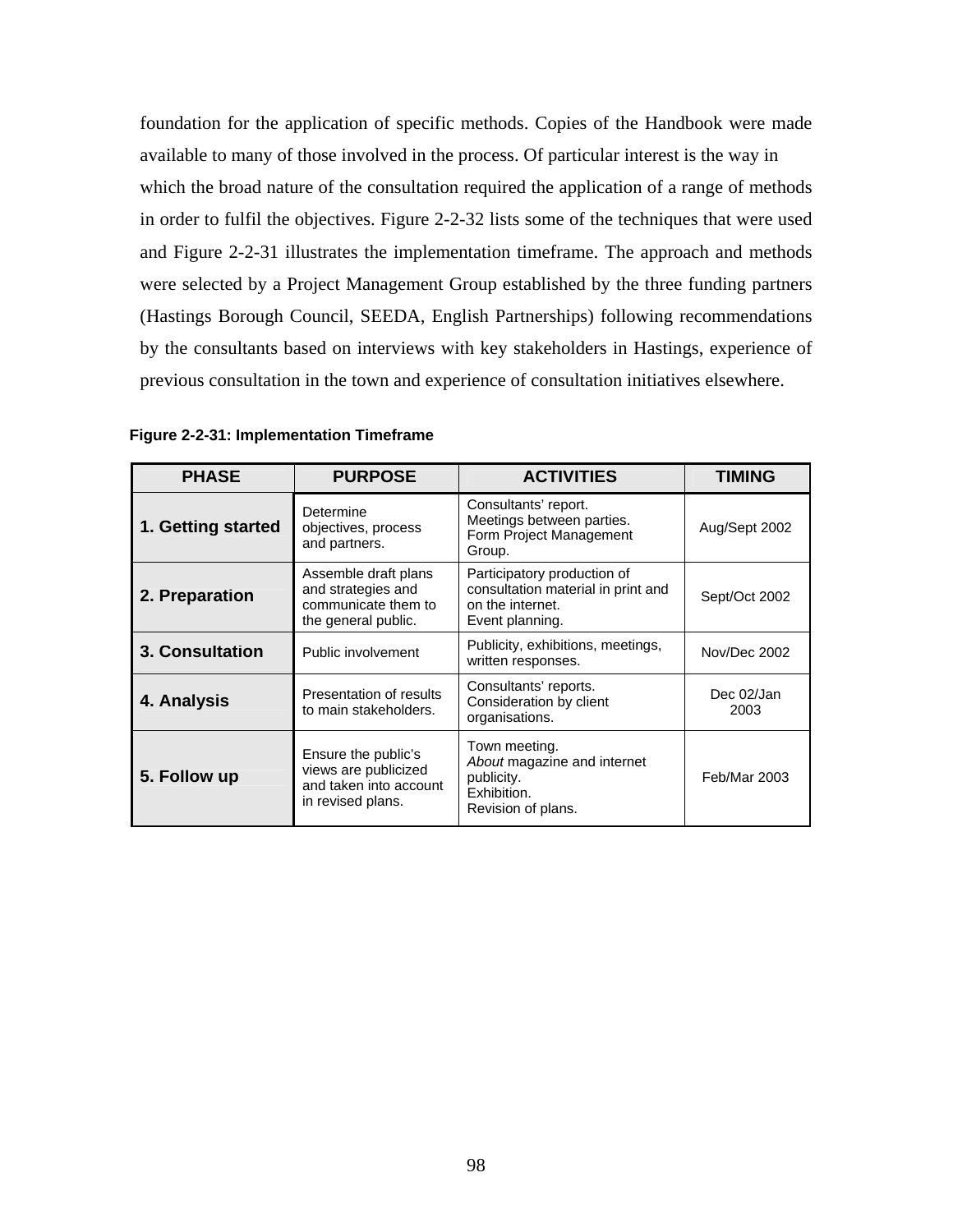**Figure 2-2-32: Combining Methods for Comprehensive strategic Local Consultation** 

| <b>Combining Methods for Comprehensive strategic Local Consultation</b> |                                                                                                                                                                                                                                                                                                                                                                                                                                                                                                                                                                                                 |  |  |
|-------------------------------------------------------------------------|-------------------------------------------------------------------------------------------------------------------------------------------------------------------------------------------------------------------------------------------------------------------------------------------------------------------------------------------------------------------------------------------------------------------------------------------------------------------------------------------------------------------------------------------------------------------------------------------------|--|--|
| The consultation programme included the following features:             |                                                                                                                                                                                                                                                                                                                                                                                                                                                                                                                                                                                                 |  |  |
| <b>Information Brochures</b>                                            | Production of high quality printed brochures on each of the main<br>regeneration strategies and plans, including 50,000 copies of The Future of<br>Hastings & St Leonards and 25,000 copies of Towards a Masterplan for<br>Hastings and Bexhill. All materials produced through participatory editing by<br>key stakeholders. Available free of charge at all consultation events and at<br>information centres and libraries. The umbrella brochure summarising each<br>of the plans and outlining the consultation process was distributed to every<br>household at the start of the process. |  |  |
| <b>Marketing Campaign</b>                                               | Posters, advertising, securing press and television coverage to raise<br>general awareness and inform people about the consultation programme.<br>Activities ranged from posters along the entire Hastings and St Leonards<br>seafronts (100 poster sites for 4 weeks) to a mobile caravan unit with<br>exhibition material and publications for use at exhibitions and events.                                                                                                                                                                                                                 |  |  |
| <b>Briefing Sessions</b>                                                | On the main plans and strategies for key audiences in the public, private<br>and voluntary sectors. (13 sessions held)                                                                                                                                                                                                                                                                                                                                                                                                                                                                          |  |  |
| <b>Community Consultants</b><br><b>Recruitment</b>                      | Training and support for volunteers (particularly from 'hard to reach'<br>constituencies) to help people in those constituencies engage successfully.                                                                                                                                                                                                                                                                                                                                                                                                                                           |  |  |
| <b>Staffed Exhibitions</b>                                              | At key public venues; stations and shopping areas. (4 one-day sessions<br>held)                                                                                                                                                                                                                                                                                                                                                                                                                                                                                                                 |  |  |
| <b>Public Meetings</b>                                                  | Presentations followed by question and answer sessions with a panel of<br>council members and officers. (3 held)                                                                                                                                                                                                                                                                                                                                                                                                                                                                                |  |  |
| <b>Questionnaires</b>                                                   | Tear-off reply paid questionnaires in publicity material to elicit written views<br>and build up data on people's requirements.                                                                                                                                                                                                                                                                                                                                                                                                                                                                 |  |  |
| <b>Citizens Panel</b>                                                   | Comments on the community strategy invited by postal invitation from a<br>sample of 1,226 members of the community.                                                                                                                                                                                                                                                                                                                                                                                                                                                                             |  |  |
| <b>Local Consultation</b><br><b>Events</b>                              | Half-day drop-in events with staffed exhibitions and workshops focusing on<br>the local neighbourhood (four held in priority wards plus an extra one on<br>request).                                                                                                                                                                                                                                                                                                                                                                                                                            |  |  |
| <b>Local Forum Events</b>                                               | Meetings of local neighbourhood forums in the priority wards building up to<br>and following on from the local consultation events.                                                                                                                                                                                                                                                                                                                                                                                                                                                             |  |  |
| <b>Special Interest Group</b><br><b>Forums</b>                          | Encouragement to groups and organizations to debate the issues and<br>submit views.                                                                                                                                                                                                                                                                                                                                                                                                                                                                                                             |  |  |
| <b>Peer Group Working</b>                                               | One to one discussion and informal interviews by community consultants.                                                                                                                                                                                                                                                                                                                                                                                                                                                                                                                         |  |  |
| <b>Outreach Activity</b>                                                | Small group discussions with hard to reach groups, assisted by the<br>community consultants.                                                                                                                                                                                                                                                                                                                                                                                                                                                                                                    |  |  |
| <b>Interactive Websites</b>                                             | Information and questionnaires on websites allowing people to receive and<br>provide information electronically.                                                                                                                                                                                                                                                                                                                                                                                                                                                                                |  |  |
| <b>Regeneration Centre</b>                                              | Opening of a shop in Hastings town centre by SEEDA providing a<br>permanent base for information on regeneration. A total of 788 visits with<br>245 recorded interest over October to mid-December                                                                                                                                                                                                                                                                                                                                                                                              |  |  |
| <b>Permanent Displays</b>                                               | Permanent exhibition panels on the masterplan mounted at key public<br>venues (two in Hastings and one in Bexhill).                                                                                                                                                                                                                                                                                                                                                                                                                                                                             |  |  |
| <b>Schools Programme</b>                                                | Project based consultation with pupils in schools.                                                                                                                                                                                                                                                                                                                                                                                                                                                                                                                                              |  |  |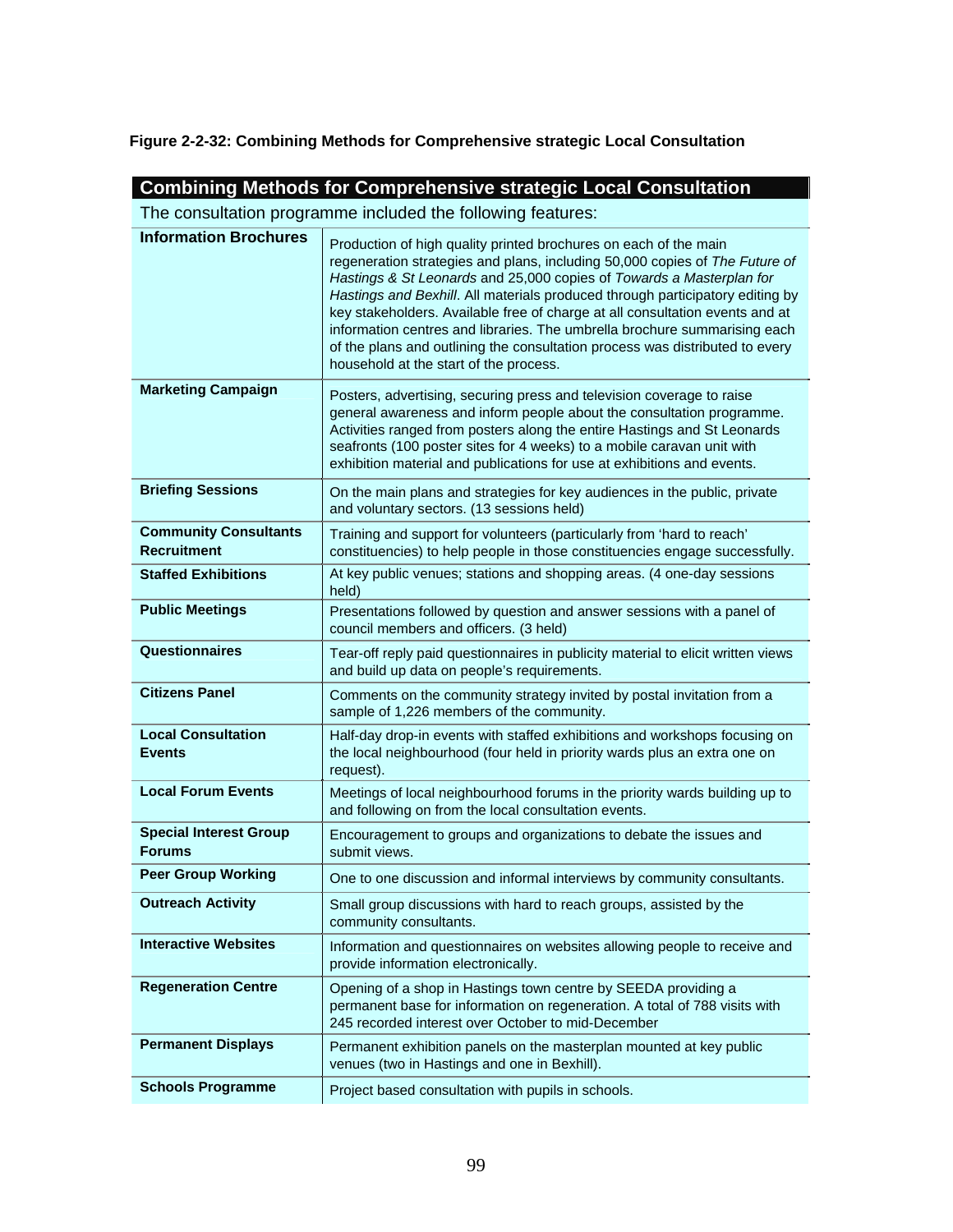Response to the questionnaire brochures indicated widespread support for the draft community strategy and substantial support for the Masterplan, together with widespread public support for the general thrust of other plans and strategies. In line with other successful community planning exercises however, the overall value of the month of activities had a broader and deeper affect on local governance. The consultation programme not only played a valuable role in focusing the thinking of all those involved in the regeneration of the area and clarifying the many proposals, it also promoted partnership working. The programme succeeded in making people aware of the possibilities for the future of the area and generating debate and providing opportunities for people to make their views known (including many hard to reach constituencies such as the Black and Minority Ethnic (BME) community and the elderly).

## 4. OUTCOMES AND LESSON LEARNING

The impact of the "soft" processes of consultation and participation, and the enhancement of local governance, are difficult to quantify and attribute. They are one significant part of a broader approach to the ways in which cities, towns and villages are planned and managed. What both the Handbook and its application in Hastings do clearly demonstrate is the demand and acknowledged need for such processes.

**Figure 2-2-33: Council Leader Jeremy Birch at a public exhibition in the main Hastings shopping centre** 



At the local level, through the application of principles and methods in Hastings, a number of significant outcomes and improvements to the quality of life were achieved. These included:

• The Community Strategy was revised and adopted and a further consultation has recently been undertaken to review the Strategy three years on. Significantly,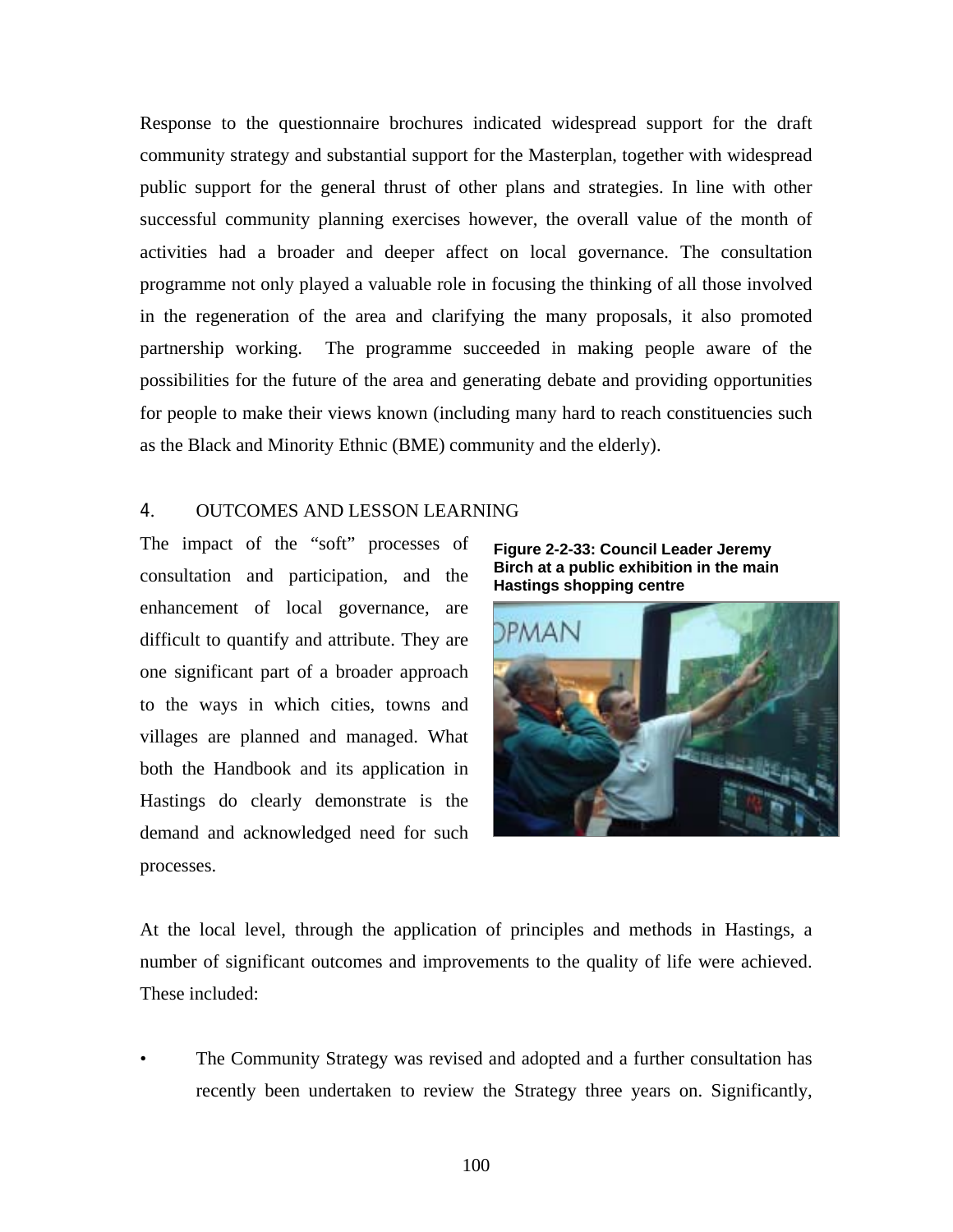consultants were not required for this second round task indicating that appreciation, understanding and the capacity to implement effective civic engagement activities has to some degree been institutionalised in the local authority.

- Some of the "early wins" included in the Masterplan have been implemented (such as the construction of a media centre and Marina Pavilion) and others are at an advanced planning stage (including an improved Station Quarter). Overall there is a constructive atmosphere and enthusiasm for the regeneration, despite the programme being jeopardised by the introduction of some major schemes, such as a major new building on the beach, which was not the subject of consultation during the December 2002 consultation month. This further emphasises the significance in meaningful civic engagement.
- The Housing Renewal Area in St Leonards has been adopted and progressed and local action plans were adopted and considerable progress made on their implementation. Indicative of this success: unemployment is falling and wage rates are up; crime has dropped by 50% over a five year period; 75% residents now express satisfaction with their neighbourhood; teenage pregnancy and child poverty has fallen; and, house prices are increasing at a higher than sub-regional rate and 250 properties have been improved by an initiative known as "grotbusters".
- The Hastings Millennium Community (a project to create vibrant neighbourhoods on under-used land near train stations) is being progressed with construction of initial phases due shortly.
- The voluntary sector has become increasingly active with the creation of a number of new email groups, initiatives and organisations, indicating the longer term sustainability of inclusive and participatory processes.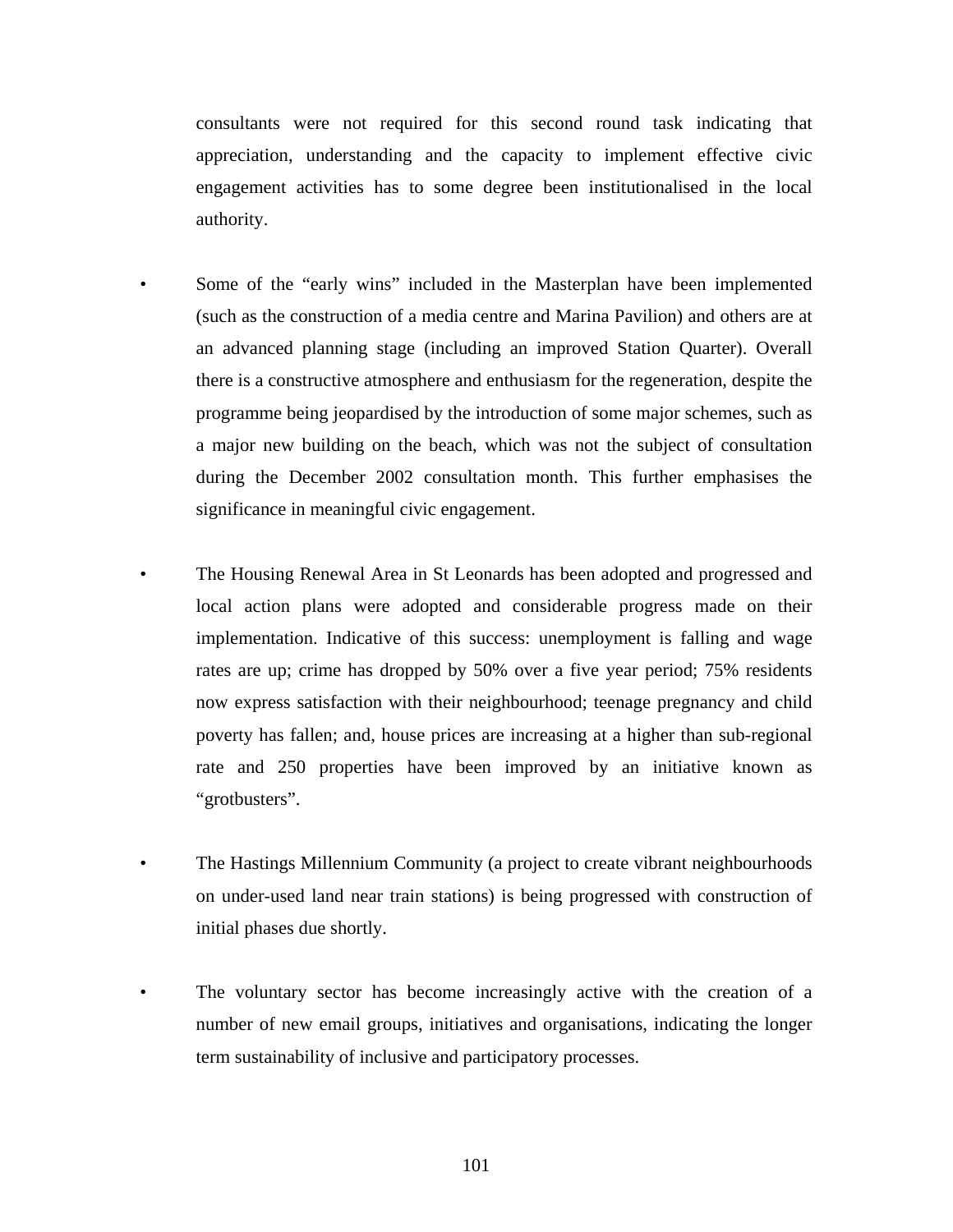More broadly, community planning principles and methods are now incorporated in the UK's planning system and Planning Aid is now funded by central government based on the community planning remit.<sup>51</sup> In response most urban design and architectural practices now include community planning as part of their service. Whilst there is still much progress to be made, in less than a decade there has been measurable shift in thinking, processes and approaches to getting local citizens and other key stakeholders centrally involved in the future of their homes. No longer is city management a byproduct of government, but a more inclusive process of governance. Whilst the Handbook is not a single cause of this shift, it has both played a significant part in, and is itself a product of the gradual institutionalisation of one the key pillars of good governance, civic engagement and citizen participation.

There are a number of practical operational lessons from the development of this Handbook:

- *Need for long term institutional commitment and funding*: there are problems with ensuring and maintaining ongoing commitment and funding from organisational partners, over the longer term, underlining the longer term development needs of toolkits to keep up-to-date, relevant and user-friendly.
- *Need for more resources for further development and evaluation*: problems with the Handbook's broader dissemination including the translation to other languages (including Italian, Spanish, and Japanese). Without detailed support these efforts rarely materialise though recent developments in automatic translation facilities for web browsers may help overcome these problems. However, the Handbook clearly has the capacity for replication and application elsewhere given an understanding of toolkit structure and methodology as well as local/regional context. Further translations and adaptations are planned. A Japanese translation is now available and

<sup>&</sup>lt;sup>51</sup> Planning Aid offers free and independent planning advice for individuals and communities with low incomes and who cannot afford advice from other sources.